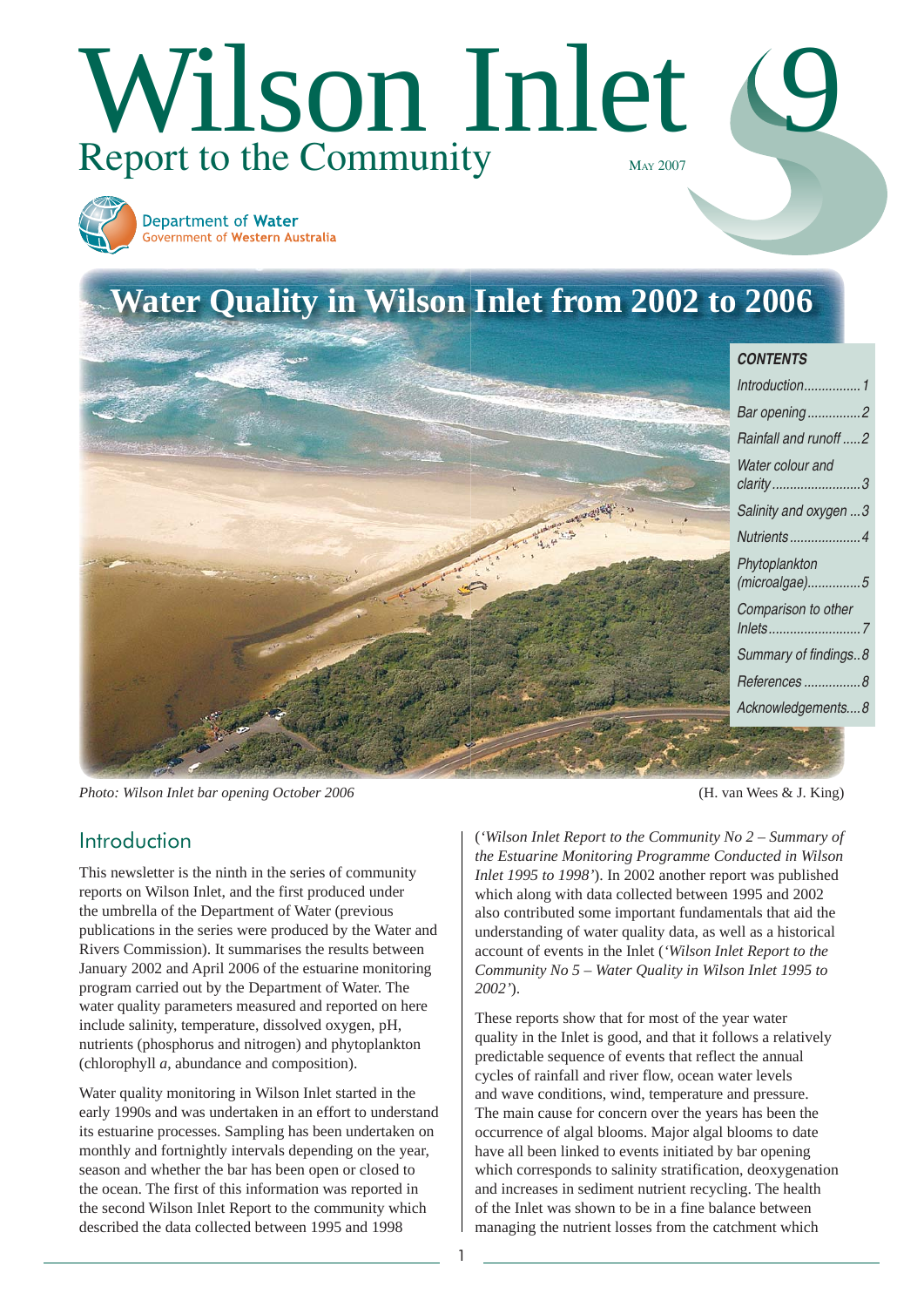<span id="page-1-0"></span>

*Figure 1: Map of Wilson Inlet in Western Australia showing water depths below mean sea level and the location of the 8 commonly used water quality monitoring sites: WI2, WI30, WI6, WI7, WI9, WI35, WI12, WI14.*

support algal growth, and maintaining adequate oxygen concentrations in bottom waters to prevent sediment nutrient recycling.

This newsletter follows on from these initial water quality reports by the Water and Rivers Commission updating the information to include the water quality data gathered between 2002 and 2006. Overall recent data suggests that there has been little change in the sequence of events that occur within the Inlet compared to previous years. The most significant event during this period was the persistence of the harmful algal species *Dinophysis acuminata* which prompted health warnings against the consumption of shellfish from the Inlet for a period in 2005.

*'Wilson Inlet Report to the Community No 5 – Water Quality in Wilson Inlet 1995 to 2002'* is a useful reference when considering the data in this report.

Data in this report was collected from 8 water quality monitoring sites in Wilson Inlet (Figure 1).

## Bar opening

Wilson Inlet is a periodically open estuary, meaning that the entrance channel of the estuary is typically open only for short periods in the year before sand deposition cuts it off from tidal exchange with the ocean. Current practise is to open the bar every year. This is primarily carried out to prevent flooding in the low lying areas around the Inlet and to improve drainage from the farmlands on the eastern shore, but also allows for exchange between Inlet and ocean waters.

Inlet water levels combined with rainfall and river flow conditions influence the duration that the bar remains open. High rainfall and flow help to maintain the entrance channel (2003 and 2005 openings), with the bar closing more quickly under low flow conditions (2001 and 2002 openings) (Table 1). Higher water levels in the Inlet at the time of bar breaching have over the years also resulted in longer openings. Openings that have occurred when water levels are low (below 1.01 Australian Height Datum or AHD), and in particular openings that occur late in the year, have been shorter.

## Rainfall and runoff

The south coast experiences a Mediterranean climate characterised by high winter rainfall and dry hot summers. Highest rainfall generally occur in June and the lowest rainfall in January. Rainfall isohyets representing average annual rainfall range from 1200 in the west to 600 mm in the east.

| Year        | <b>Opened</b>   | <b>Closed</b>  | <b>Duration open</b><br>(days) | <b>Rainfall</b><br>(mm)     | <b>River flow</b><br>(GL)  |
|-------------|-----------------|----------------|--------------------------------|-----------------------------|----------------------------|
| $2001 - 02$ | 03 October 01   | 15 February 02 | 135                            | 930                         | $\overline{\phantom{a}}$   |
| $2002 - 03$ | 06 September 02 | 07 January 03  | 120                            | 650                         | 143                        |
| $2003 - 04$ | 20 August 03    | 02 April 04    | 227                            | 1689                        | 854                        |
| $2004 - 05$ | 11 August 04    | no record      |                                | $\overline{\phantom{0}}$    | -                          |
| $2005 - 06$ | 03 June 05      | 28 February 06 | 271                            | 1082<br>(up to $16$ Oct 05) | 504<br>(up to $16$ Oct 05) |

*Table 1: Dates of bar opening and closing; duration of opening (days); the rainfall for the Denmark catchment (mm); and the gauged flows from the catchment (GL) to the Inlet when the bar was open.*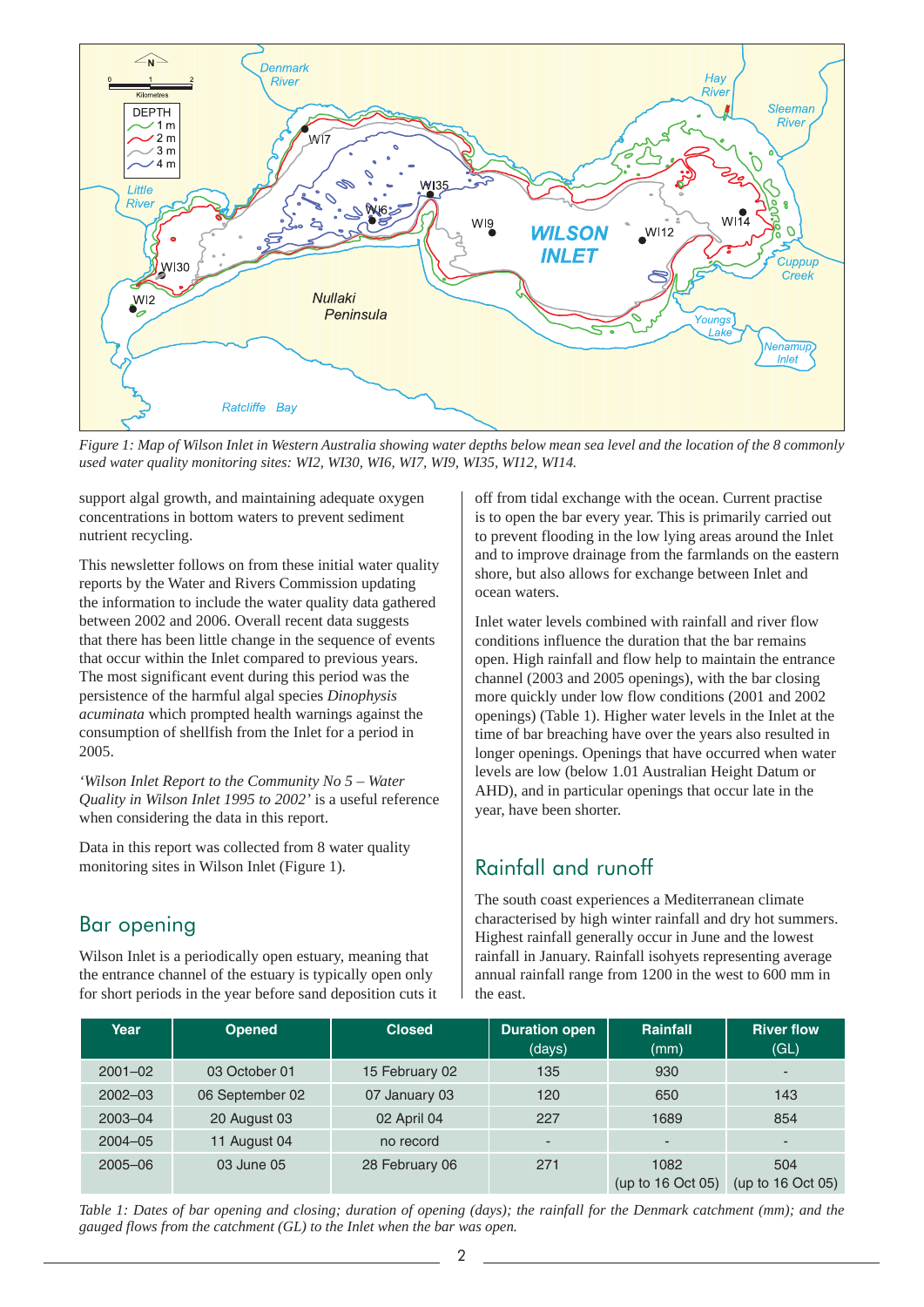The Denmark catchment recorded an average monthly rainfall of 237 mm between 2002 and 2005 (Figure 2 & Figure 3). The highest rainfall years in that period were 2003 which recorded a monthly average of 269 mm and 2005 on average 369 mm per month. The highest rainfall month over the four year period was April 2005 which experienced a total of 966 mm, and the lowest in January 2002 which received only 15 mm for that month. Both 2003 and 2005 experienced an early start to the rainfall season with high falls in February and March which then continued right through to September. This was in contrast to 2002 and 2004 which only experienced similar rainfalls in April and May which also continued into September.

Inflow volume to the Inlet reflects the seasonality of the rainfall to the Denmark catchments. Peak flow occurs in the months of August to October, winter and spring, the highest rainfall period. As with rainfall the highest flows occurring during 2003 (14 GL/month) and 2005 (19 GL/ month) (Figure 3). Average flow into Wilson Inlet from the catchment is 10 GL/month ( $10 \times 10^6$  m<sup>3</sup>/month). The highest total daily discharge measured between January 2002 and present, of over 17.4 GL  $(17.4 \times 10^6 \text{ m}^3)$ , was measured 3 April 2005. On average the Hay River accounts for 43% of the Wilson Inlet inflow volume, the Denmark River 33 % and the Sleeman River 11%. The remaining 13% of discharge to the Inlet arrives from Cuppup Creek and Little River (Figure 3).

Relative to previous wet seasons measured during this period, the freshwater flows recorded in 2003 were high and late, while those in 2005 were early with an extended opening time for the Inlet.

#### Water colour and clarity

Gilvin is a measure of the yellow-brown colour of the water that comes from catchment derived tannins and humic compounds. The most striking feature is that gilvin concentrations increase with river flow (Figure 4). For 2003 this was in the high rainfall and flow period that occurred in September and for 2005 in the early rainfall and flow period that occurred from April to June. An increase in Gilvin is also evident in the winter/ spring of 2004. During exceptionally high flow Gilvin concentrations were two-fold the 'normal' flow years.

#### Salinity and oxygen

Salinities in Wilson Inlet range between 4 ppt and 35 ppt (Figure 5). The Inlet is periodically disconnected from tidal exchange so its salinities are coupled to freshwater flows from the catchment and the closing of the bar which allows seawater in. These two processes often coincide as high flow into the Inlet prompts the opening of the bar to avoid



*Figure 2: Total daily rainfall (mm) in the Denmark catchment and total daily river flow (GL) from the catchment into Wilson Inlet measured between January 2002 and December 2005.*



*Figure 3: Total monthly rainfall (mm) in the Denmark catchment and monthly river flows (GL) from the catchment into Wilson Inlet measured between January 2002 and December 2005.*





*Figure 4: Gilvin concentration (as absorbance at 440 nm) measured in Wilson Inlet between January 2002 and April 2006. The red line is the median surface water gilvin concentration, the blue line is the bottom water and the orange line is the maximum surface water gilvin concentration for sites WI6, WI12, WI35, WI14 and WI9.*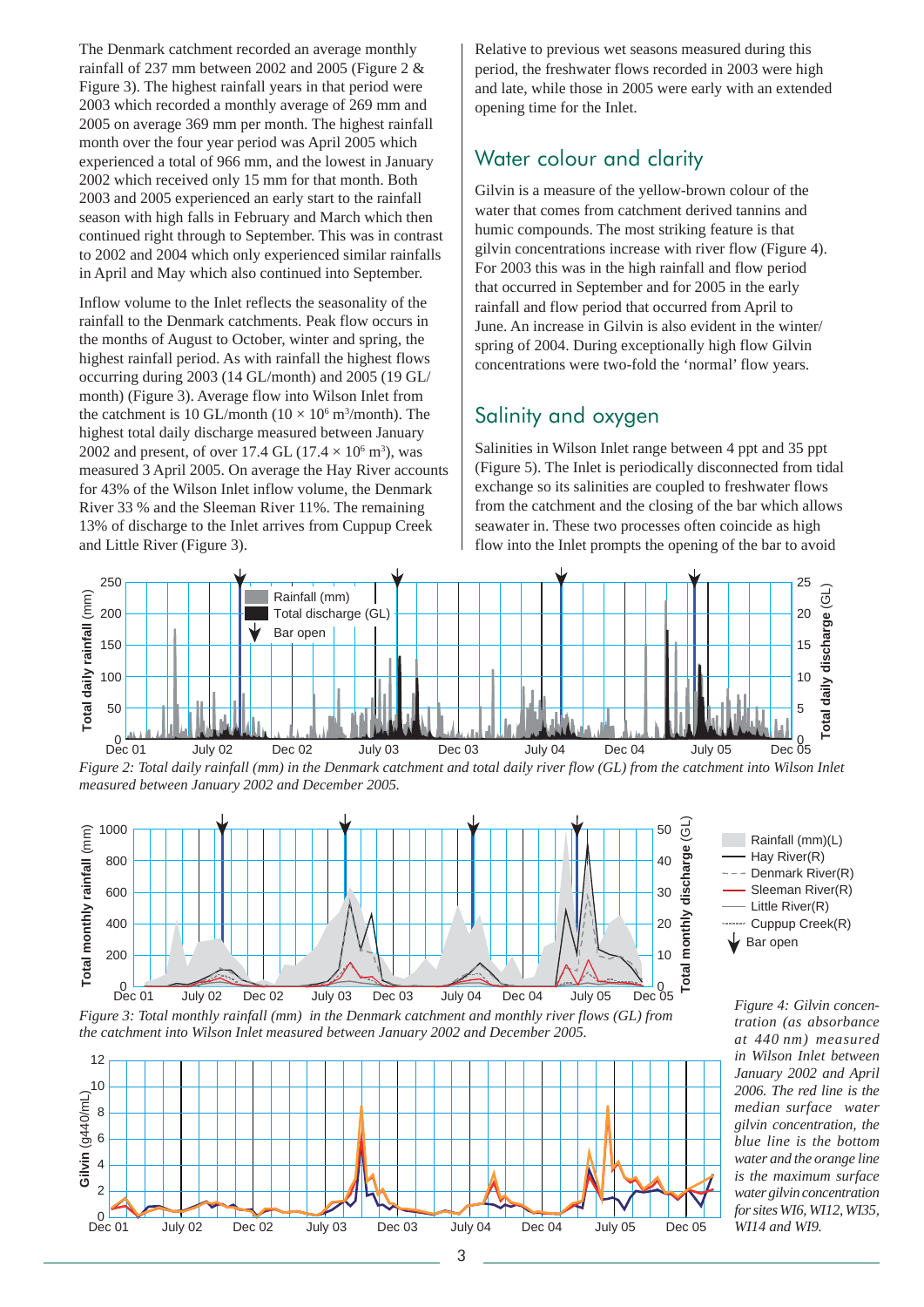<span id="page-3-0"></span>

*Figure 5: Time-series plots of salinity (in ppt) in Wilson Inlet between January 2002 and April 2006. The red line is the average surface and the blue line the average bottom salinity for sites WI6, WI12, WI35, WI14 and WI9. Salinities of freshwater (0 ppt) and seawater (35 ppt) are shown by the aquamarine gridlines.*



*Figure 6: Time series plots of dissolved oxygen concentrations (mg/L) in Wilson Inlet between January 2002 and April 2006. The red line is the average surface, the dark blue line the average bottom and the light blue line the minimum bottom water dissolved oxygen concentration for sites WI6, WI12, WI35, WI14 and WI9.*

flooding. It is during these times that bottom and surface water salinities diverge and the water stratifies. Generally, this occurs between the end of winter and the beginning of summer.

Surface waters were well oxygenated throughout the Inlet (Figure 6). Periods of deoxygenation are coupled to salinity stratification when exchange between the two layers is restricted by the strong differences in salinity. These can be seen where lines indicating bottom and surface water dissolved oxygen concentrations diverge (Figure 6). It is clear from this plot that to date the longer 2003 and 2005 bar openings (Table 1) have resulted in greater deoxygenation than in previous years: most likely the result of persistent stratification from high river flows and prolonged oceanic exchange.

#### **Nutrients**

Ammonium concentrations peak in 2003 and 2005 in response to the occurrence of stratification and deoxygenation (Figure 7). In the absence of oxygen, denitrification is reduced promoting the release of ammonium from the sediments. As with previous years (refer to Wilson Inlet Report to the Community No. 5), ammonium levels became elevated as oxygen concentrations dropped below 4 mg/L, but this was not the case before December 2002 or after December 2003. Wind mixing of the surface waters is likely to have contributed to the increase in surface water ammonium concentrations in May and June of 2005.

Nitrate/nitrite (NOx) concentrations generally reflected the patterns of rainfall and river flow with elevated levels during the wetter months of June, July and August (Figure 8, note scale). A dramatic increase in NOx concentrations was recorded in 2005. Rainfall in 2005

was high and early in the year (April). Given the temporal nature of NOx concentrations, it is likely the bulk of nitrate is provided to the Inlet via river inflow. Median concentrations of NOx are generally within the limits of the ANZECC guidelines for estuarine waters (0.045 mg/L) for approximately 70% of all samples.

Total nitrogen (TN) includes dissolved organic nitrogen (DON, e.g. urea), particulate organic nitrogen (PON, e.g. phytoplankton), NOx and ammonium. There are large spikes in total nitrogen in 2003 and 2005. In 2003 these peaks in nitrogen correspond to ammonium concentrations and phytoplankton densities (PON). In 2005 it was likely that the largest contribution consisted of dissolved organic nitrogen derived from the catchment, NOx and ammonium contributed little to the TN recorded in that period (Figure 9, note scale).

Filterable reactive phosphorus concentrations (FRP, also referred to as Soluble Reactive Phosphorus and Orthophosphate) measured in the Inlet have remained reasonably consistent and low over the monitoring period, with little evidence of strong seasonality in measured concentrations (Figure 10). In June 2005 high FRP concentrations in the surface waters correspond to a heavy river flow period (Figure 2, Figure 3 & Figure 10). In contrast October/November 2005 concentrations in the bottom waters reflect sediment nutrient cycling as a result of deoxygenation. FRP concentrations in response to deoxygenation appear to be haphazard. There was no significant release of FRP in 2003 as was the case with ammonium when oxygen levels decreased. This may reflect differences in the form of organic matter stored in the sediments and being recycled. FRP constitutes only a small fraction of the total phosphorus in the system (Figure 11), but it is soluble and bioavailable and readily used by primary producers such as the seagrass *Ruppia*, algal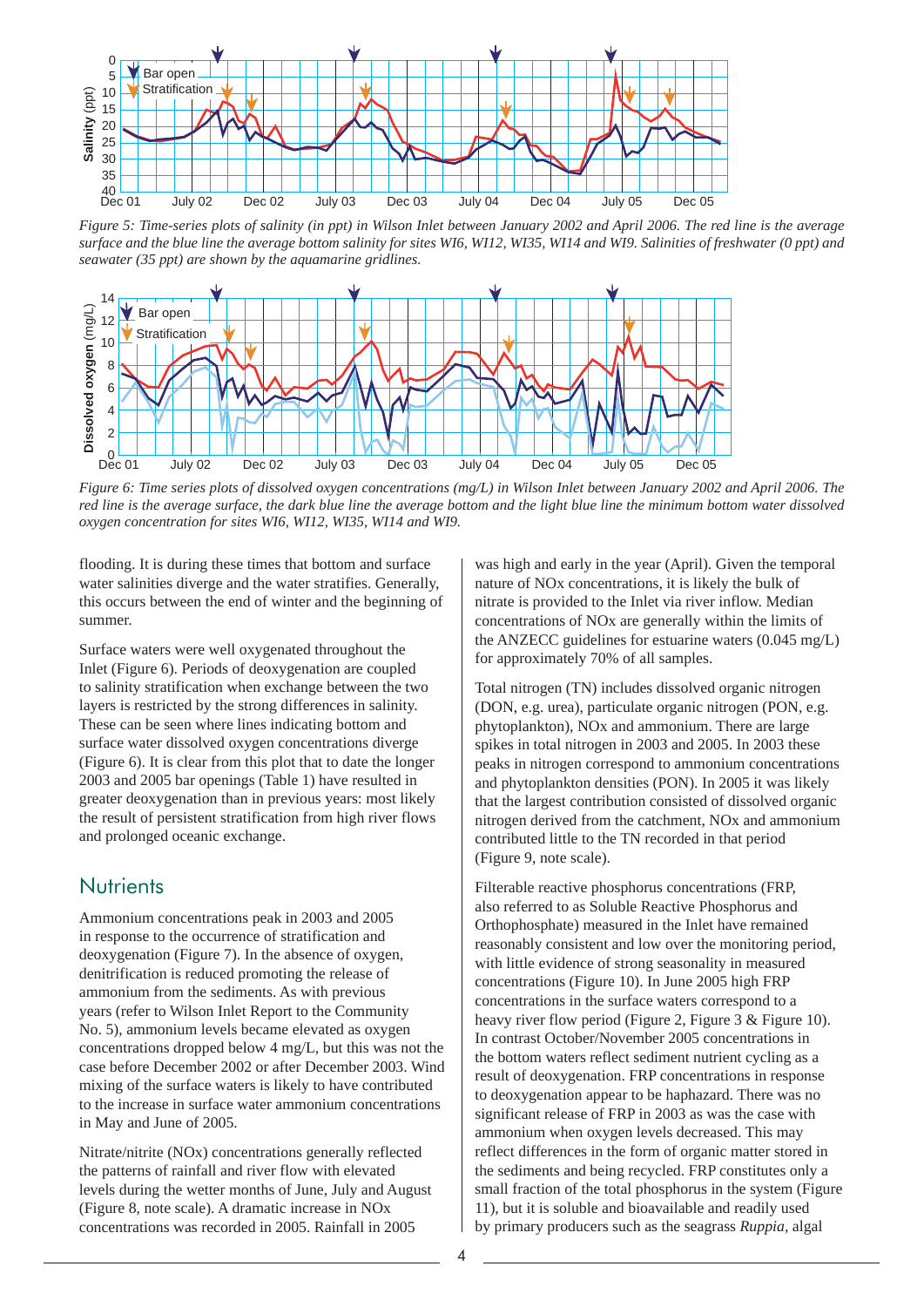<span id="page-4-0"></span>

*Figure 7: Ammonium concentrations (in mg/L) measured in surface and bottom waters of Wilson Inlet between January 2002 and April 2006. The red line is the surface water, the dark blue line the bottom water and the light blue line the maximum bottom water ammonia concentration for sites WI6, WI12, WI35, WI14 and WI9.*



*Figure 8: Total oxidised nitrogen (NOx) concentrations (in mg/L) measured in surface and bottom waters of Wilson Inlet between January 2002 and April 2006. The red line is the median surface water, the blue line is the bottom water and the orange line is the maximum surface water NOx concentrations for sites WI6, WI12, WI35, WI14 and WI9. The green line represents the ANZECC guideline for nitrate concentrations in estuarine waters.*



*Figure 9: Total nitrogen (TN) concentrations (in mg/L) measured in Wilson Inlet between January 2002 and April 2006. The red line is the median surface water, the blue line is the bottom water and the orange line is the maximum surface water TN concentrations for sites WI6, WI12, WI35, WI14 and WI9. The green line represents the ANZECC guideline for TN concentrations in estuarine waters.*

epiphytes and phytoplankton for growth. This may reflect differences in the type of organic matter stored in the sediments and being recycled.

As with the nitrate and ammonium contribution to total nitrogen, the dissolved inorganic phosphorus concentrations contribute little to total phosphorus concentrations (Figure 10, Figure 11). This is likely to be the result of high particulate, or dissolved organic phosphorus loading to the Inlet from the catchment or resuspended from the sediments. Forms of particulate organic phosphorus would include macrophytes, algae and phytoplankton and in various stages of growth and senescence, and their accompanying detritus.

#### Phytoplankton (microalgae)

Assessments of phytoplankton communities include biomass (measured as total chlorophyll *a*), density (cells/mL) and community composition (cell counts of phytoplankton groups).

Chlorophyll *a* concentrations in Wilson Inlet have generally been low (less than  $0.004$  mg. L<sup>-1</sup>, Figure 12), with occasional peaks, and some seasonal variation. Chlorophyll *a* concentrations tend to be higher in winter to early spring. This corresponds to the high phytoplankton cell counts in Figure 13, but also to strong flow events which transport plant materials (containing chlorophyll) into the Inlet. Flow related increases in Chlorophyll *a* are particularly obvious between May and September in 2005: Chlorophyll *a* concentrations are high but cell densities are low.

Cell densities also track closely to nutrient availability. In particular the availability of oxidised nitrogen from surface run-off, and ammonium and soluble phosphorus which are released from the sediments during periods of deoxygenation. These are the most bioavailable (easily used) nutrients to primary producers.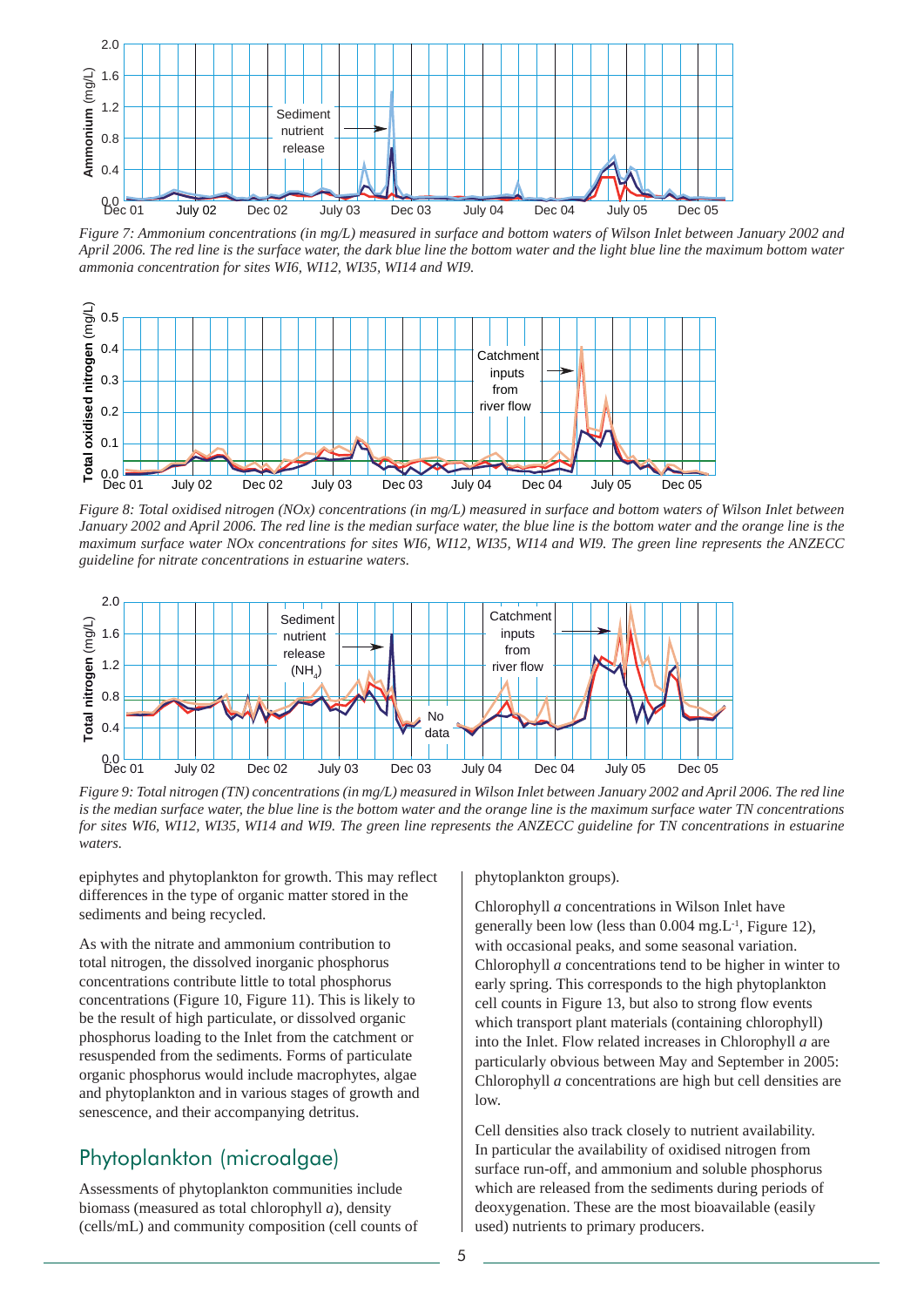

*Figure 10: Soluble phosphorus (FRP/Orthophosphate) concentrations (in mg/L) measured in Wilson Inlet between January 2002*  and April 2006. The red line is the median surface, the dark blue line the bottom water, the light blue line the maximum bottom water, *and the light orange line is the maximum surface water FRP concentration for sites WI6, WI12, WI35, WI14 and WI9.*



*Figure 11: Total phosphorus (TP) concentrations (in mg/L) measured in Wilson Inlet between January 2002 and April 2006. The red line is the median surface water, the blue line is the bottom water and the orange line is the maximum surface water TP concentrations for sites WI6, WI12, WI35, WI14 and WI9. The green line represents the ANZECC guideline for TP concentrations in estuarine waters.*



*Figure 12: Chlorophyll* a *concentrations (in mg/L) measured in Wilson Inlet between January 2002 and April 2006. The red line is the median surface water, the blue line bottom water and the orange line is the maximum surface water Chl* a *concentrations for sites WI6, WI12, WI35, WI14 and WI9. The green line represents the ANZECC guideline for Chl a concentrations in estuarine waters.*

Phytoplankton assemblages in Wilson Inlet mainly consist of diatoms (orange), cryptophytes (blue) and dinoflagellates (light green) (Figure 14). Except for August and September 2003, Chlorophytes (dark green) make up a small proportion of the phytoplankton assemblage. Chrysophytes (red) occur less frequently.

Spring blooms (sharp increases in cell densities) are evident in all four years (Figure 13). These were particularly intense in 2003 and 2004 dominated by small diatoms *Chaetoceros minimus* (2003–04) and *Cyclotella* (2003), and the dinoflagellate *Prorocentrum cordatum* (2003). Spring diatom blooms are common and are usually a result of silica and nutrient input. Dinoflagellate blooms seem to have appeared after the bar opening, when stratification, deoxygenation and release of bioavailable nutrients from the sediments occurs. Bioavailable inorganic fractions of nitrogen and phosphorus were low at this time suggesting that, in this case cell numbers were supported

by the availability of organic nitrogen and phosphorus. A cryptophyte bloom followed some heavy April rainfall in 2003 when nitrogen and phosphorus levels were slightly elevated.

Two exceedences of potentially harmful algal species were recorded in the Inlet in 2005 prompting a health warning prohibiting the collection and consumption of shellfish from the Inlet. In early April, significant rainfall lead to large river flows into Wilson Inlet. These freshwater flows carried sediment and associated nutrients from the catchment and stirred up sediments in the Inlet, creating ideal conditions for algal growth. *Dinophysis acuminata* was recorded in the lower inlet between April and August 2005. *Dinophysis acuminata*, while predominantly a marine species, thrived in the sheltered, stratified and nutrient rich conditions present at the time. *Karenia*/*Karlodinium*/ *Gymnodinium* Group dinoflagellates were recorded in the inlet from July 2005 into the warmer months.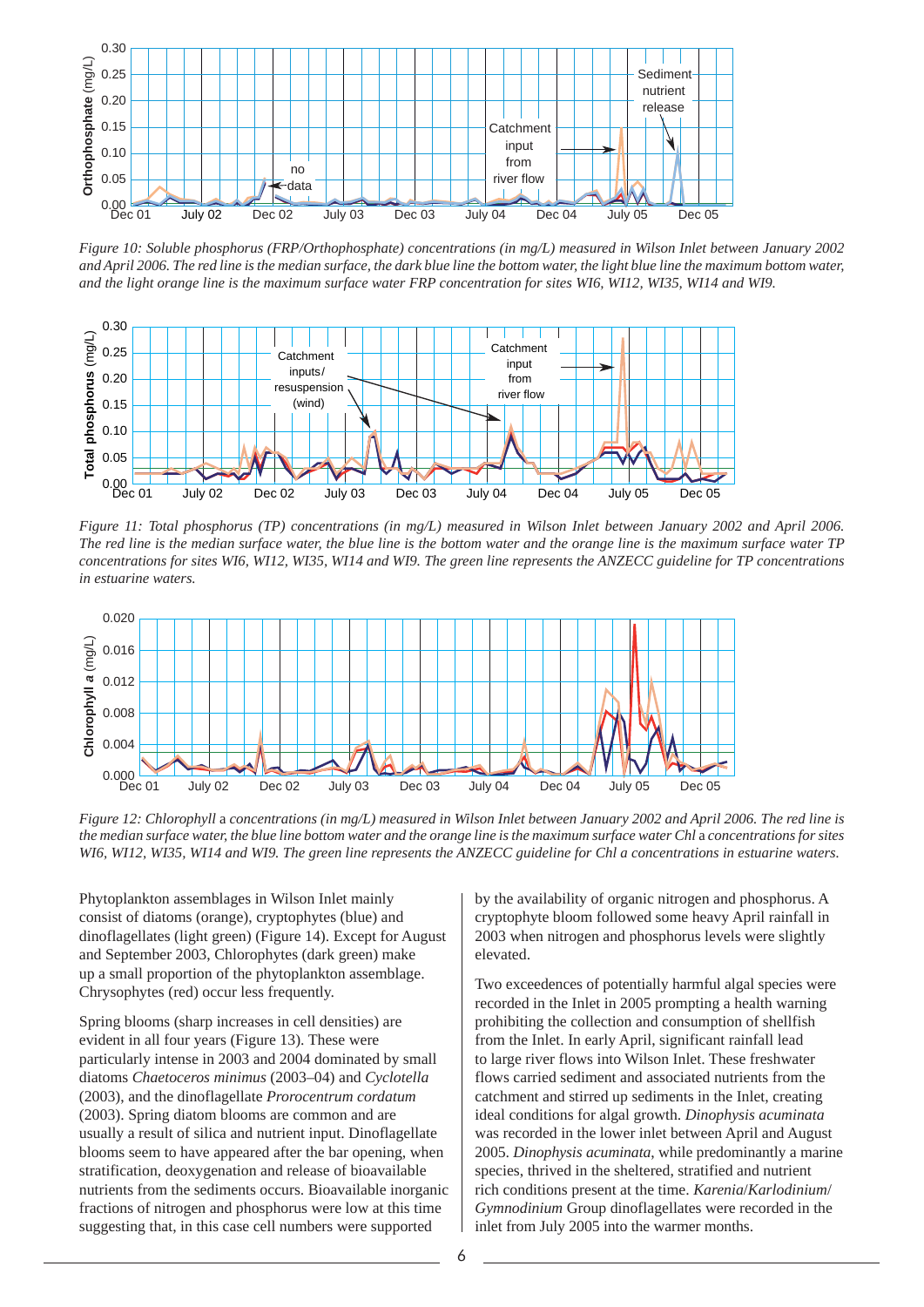<span id="page-6-0"></span>

*Figure 13: Phytoplankton density (cells/mL) measured in Wilson Inlet between January 2002 and April 2006.*



*Figure 14: Phytoplankton composition (as % abundance) measured in the lower reaches of Wilson Inlet between January 2002 and April 2006.*



Comparison to other Inlets

The median values for Chlorophyll *a*, TN and TP of Wilson Inlet compares quite well to other south-western Australian estuaries (Figure 15).

*Figure 15: Comparison of Wilson Inlet chlorophyll a (Chl a), total nitrogen (TN) and total phosphorus (TP) data to other Inlets in the south west of Western Australia. This data represents the median value of all data points for all Inlets between 1997 and 2006, except for the 'Pre-cut P-H' which represents the data for Peel-Harvey between 1980 and 1993 prior to the Dawesville Cut. The red line represents the ANZECC guideline (ANZECC 2000).*

Water quality in Wilson Inlet is generally better than the water quality of Inlets to the East, namely Torbay Taylor, Cheyne, Beaufort, Wellstead, Gordon, Hamersley, Culham and Stokes Inlets. Wilson Inlet's water quality was comparable to the Hardy Inlet and Walpole-Nornalup Inlets